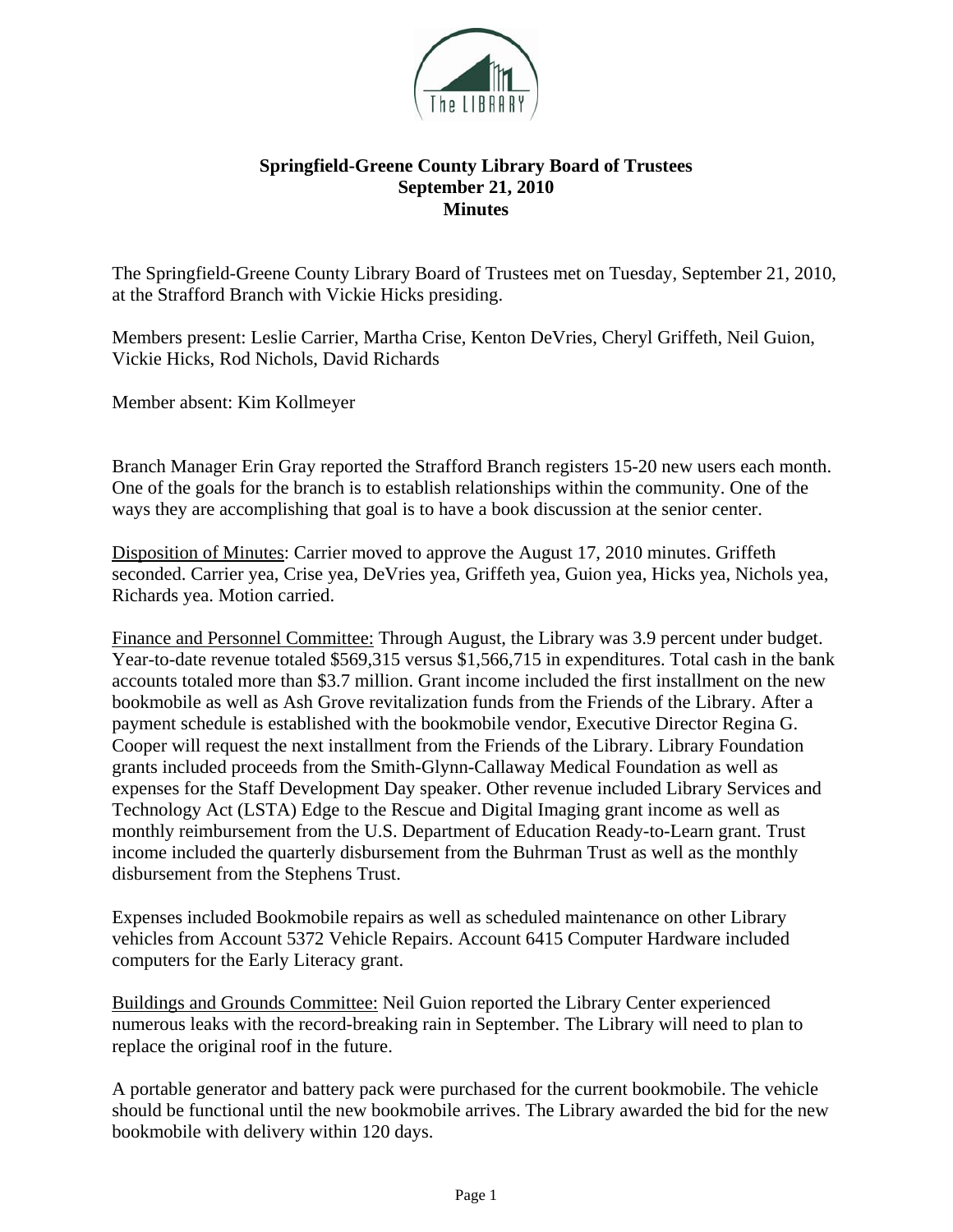The Ash Grove Branch will begin limited service on Monday, September 27, with a tentative grand reopening on Saturday, October 23.

The Brentwood Branch Manager made the first donations to the Brentwood Branch fund.

The Fair Grove City Council voted to approve the three-year lease with a renewal option for two years and a 90-day termination at any time for either party.

Programs, Services and Technology Committee: Youth Services Coordinator Nancee Dahms-Stinson and Outreach Services Manager Allison Eckhardt reported on the summer reading program. Their reports will be presented as part of this month's board education.

Circulation in August decreased 1.8 percent with 347,287 materials circulating systemwide. Total branch traffic increased .3 percent with 180,635 patron visits. Systemwide, 1,737 groups used the meeting rooms with an attendance of 9,696. There were 549,522 searches from remote use of the Library's electronic products. The Web server recorded a total of 1,389,268 page views by 81,097 visitors during August.

Report of the Director: Executive Director Regina G. Cooper reported the Library District was awarded an Excellence in Library Service grant to present the workshops, "What Should I Read Next? Connecting Children with Books" and a Technology Mini Grant to purchase a new stateof-the-art microfilm reader/printer/scanner for the Local History Department. Both LSTA grants were awarded through the Missouri State Library.

Eight young professionals attended an organizational meeting for a new group forming to provide advocacy, service and fundraising for the Library District. The young professionals will focus on serving the needs of patrons in the 21- to 40-year-old age group.

Staff Development Day is scheduled for Monday, October 11, at Remington's. With an advocacy theme, motivational speaker Donna Cardillo's speech will be "Toot Your Horn! In Springfield, Missouri." Cooper met Cardillo last year when she spoke on a similar theme at the American Library Association conference. Cardillo will eat lunch with the Library Foundation Board and talk with them about library advocacy. Springfield Area Chamber of Commerce President Jim Anderson will also speak to staff on advocacy, and Board President Vickie Hicks will present service awards.

New Springfield News-Leader Executive Editor David Stoeffler toured the Library Center on August 30 and was issued a library card. The Walking Books staff received a rose in the Springfield News-Leader and both KOLR Channel 10 and its affiliate station, KSFX, ran stories about the Walking Books program. Park Central Branch Assistant Grace Bentley presented a storytime at the Discovery Center and was interviewed on KY3. Republic Branch Manager Kim Flores was featured in the Springfield Business Journal in connection with her award as one of the "20 Most Influential Women of 2010."

Board Education: Youth Services Coordinator Nancee Dahms-Stinson reported 11,006 children and 2,307 teens participated in the summer reading clubs. The programs began as soon as the first rural area school was out, which was two weeks earlier than the previous years. The 2010 summer reading programs had a 40 percent increase in participation, 65 percent increase in hours read, a 2 percent decrease in program attendance and a 60 percent increase in books awarded.